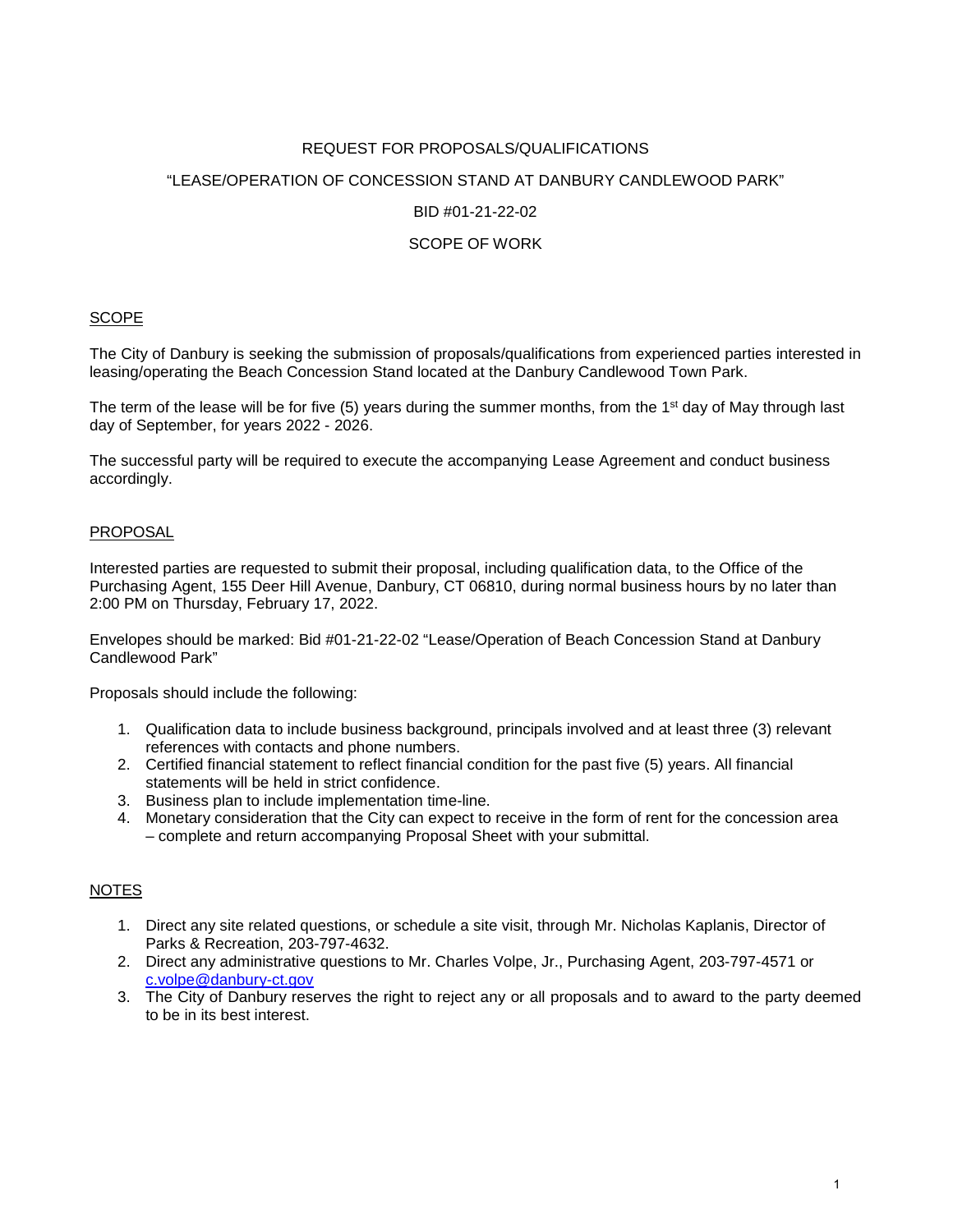# REQUEST FOR PROPOSALS/QUALIFICATIONS

# "LEASE/OPERATION OF BEACH CONCESSION STAND AT DANBURY CANDLEWOOD PARK"

#### BID #01-21-22-02

### PROPOSAL SHEET

# This sheet is to be completed and included with your submitted proposal

In consideration of leasing/operating the beach concession stand at the Danbury Candlewood Park for the term of the lease – five (5) years during the summer months, from the 1<sup>st</sup> day of May through last day of September, years 2022 – 2026, the following rent will be paid to the City of Danbury, CT:

| \$                                            | On June 15, 2022   |
|-----------------------------------------------|--------------------|
| \$                                            | On July 15, 2022   |
| \$                                            | On August 15, 2022 |
| \$                                            | On June 15, 2023   |
| \$                                            | On July 15, 2023   |
| \$                                            | On August 15, 2023 |
| \$<br><u> 1980 - Johann Barbara, martin a</u> | On June 15, 2024   |
| \$                                            | On July 15, 2024   |
| \$                                            | On August 15, 2024 |
| \$                                            | On June 15, 2025   |
| \$                                            | On July 15, 2025   |
| \$                                            | On August 15, 2025 |
| \$                                            | On June 15, 2026   |
| \$                                            | On July 15, 2026   |
| \$                                            | On August 15, 2026 |

| By (signature)<br>Company |       |                              |  |
|---------------------------|-------|------------------------------|--|
| <b>Street</b>             |       | Signed by (printed or typed) |  |
| City, State, Zip          | Title |                              |  |
| E-mail                    | Dated | Telephone #                  |  |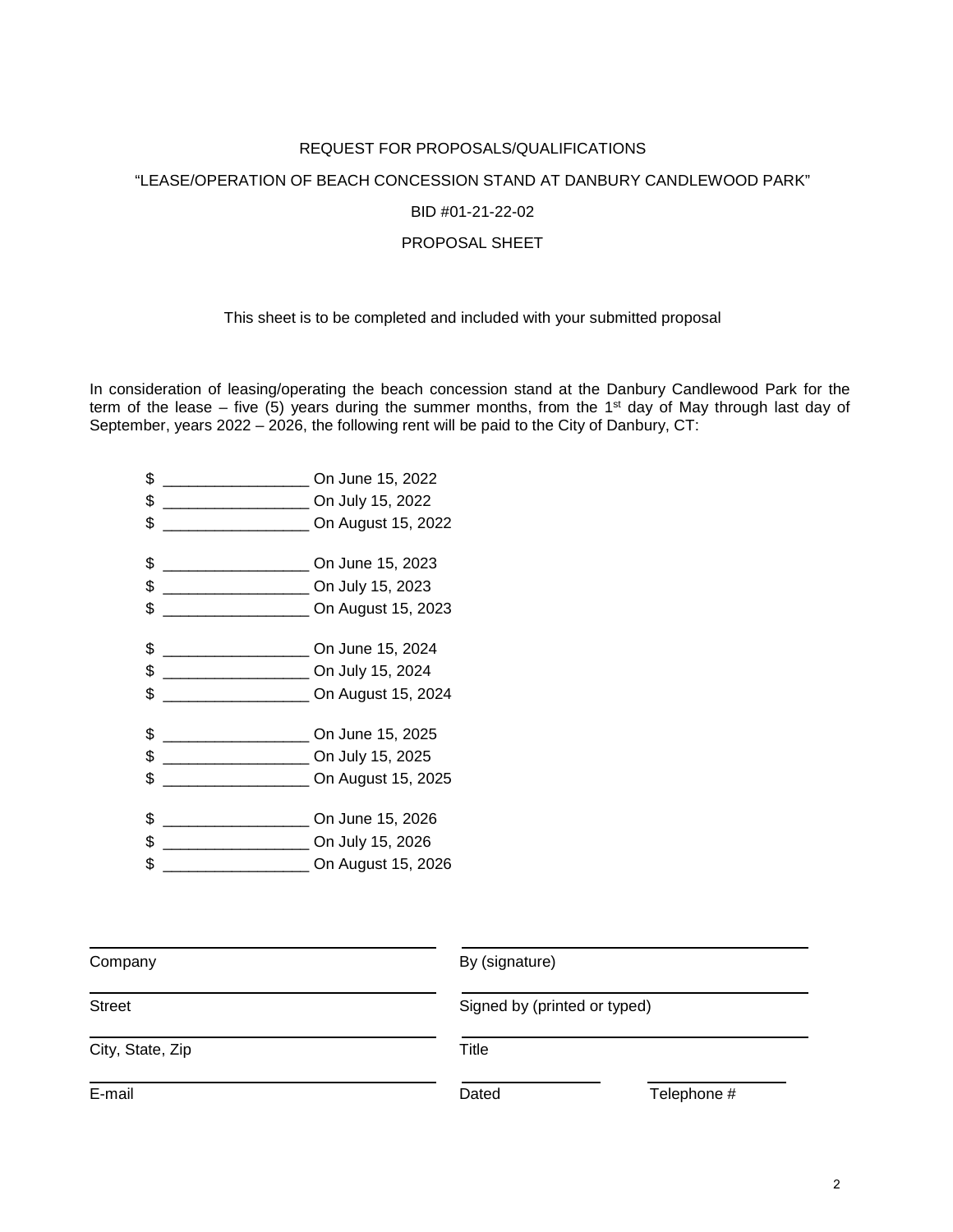#### **This Indenture,**

Made by and between the **CITY OF DANBURY**, a municipal corporation organized and existing under and by virtue of the laws of the State of Connecticut, **Lessor**,

and \_\_\_\_\_\_\_\_\_\_\_\_\_\_\_\_\_\_\_\_\_\_\_\_\_\_\_\_ , of \_\_\_\_\_\_\_\_\_\_\_\_\_\_\_\_\_ , \_\_\_\_\_\_\_\_\_\_\_\_ , Connecticut, **Lessee**,

# **W I T N E S S E T H**:

That the Lessor has leased, and does hereby lease to the said Lessee the BEACH CONCESSION STAND located at the Danbury Candlewood Park for the term of Five (5) years during the summer months, from the 1<sup>st</sup> day of May through last day of September, years 2022 – 2026, for the term rent payable as follows\*:

| \$<br>\$<br>\$ | on June 15, 2022<br>on July 15, 2022 |
|----------------|--------------------------------------|
|                | on August 15, 2022                   |
| \$             | on June 15, 2023                     |
| \$             | on July 15, 2023                     |
| \$             | on August 15, 2023                   |
| \$             | on June 15, 2024                     |
| \$             | on July 15, 2024                     |
| \$             | on August 15, 2024                   |
| \$             | on June 15, 2025                     |
| \$             | on July 15, 2025                     |
| \$             | on August 15, 2025                   |
| \$             | on June 15, 2026                     |
|                | on July 15, 2026                     |
| \$             | on August 15, 2026                   |

#### \* **A security deposit in the amount of one season's rent shall be deposited by May 1, 2022.**

**And the said Lessor** covenants with the said Lessee that it has good right to lease said premises in manner aforesaid, and the Lessor will suffer and permit said Lessee (he keeping all the covenants on his part, as hereinafter contained) to occupy, possess and enjoy said premises during the term aforesaid, without hindrance or molestation from Lessor or any person claiming by, from or under Lessor.

**And the said Lessee** covenants with the said Lessor to hire said premises and to pay the rent therefore as aforesaid, that Lessee will commit no waste, nor suffer the same to be committed thereon, nor injure nor misuse the same; and also that Lessee will not assign this lease nor underlet a part or the whole of said leased premises, nor make alterations therein, nor use the same for any purpose but that hereinbefore authorized, without written permission from said Lessor but will deliver up the same at the expiration or sooner determination of this tenancy in as good condition as they are now in, ordinary wear, fire and other unavoidable casualties excepted.

**Provided, however**, and it is further agreed that if said rent shall remain unpaid ten (10) days after the same shall become payable as aforesaid, or if the said Lessee shall assign this Lease, or underlet or otherwise dispose of the whole or any part of said demised premises, or use the same for any purpose but that hereinbefore authorized or make any alteration thereon without the consent of the Lessor in writing, or shall commit waste or suffer the same to be committed on said premises, or injure or misuse the same, then this Lease shall thereupon, by virtue of this express stipulation thereon expire and terminate, and the Lessor may, at any time thereafter, re-enter said premises, and the same have and possess as of Lessor's former estate, and without such re-entry, may recover possession thereof in the manner prescribed by the statute relating to summary process; it being understood that no demand for rent, and nor reentry for condition broken, as at common law, shall be necessity to enable the Lessor to recover such possession pursuant to said statute relating to summary process, but that all right to any such demand, or any such reentry is herby expressly waived by the said Lessee.

**And it is further agreed** between the parties hereto, that whenever this Lease shall terminate either by lapse of time or by virtue of any of the express stipulations therein, the said Lessee hereby waives all right to any notice to quit possession, as prescribed by the statute relating to summary process.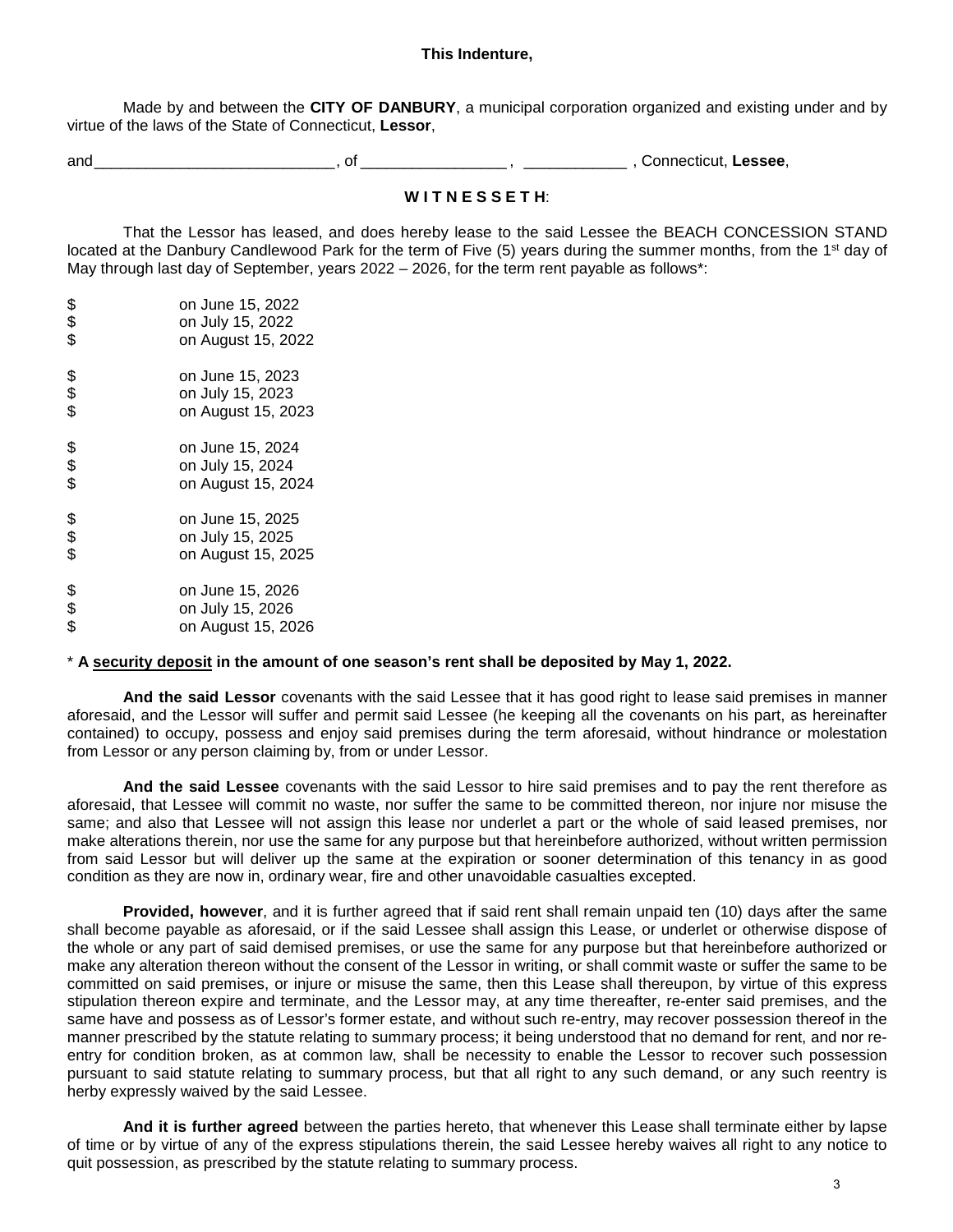**And it is further agreed** that in case the said Lessee shall, with the written consent of the said Lessor endorsed hereon, or on the duplicate hereof, at any time hold over the said premises, beyond the period above specified as the termination of this Lease, then the said Lessee shall hold said premises upon the same terms, and under the same stipulation and agreements as are in this Instrument contained, and no holding over by said Lessee shall operate to renew this Lease without such written consent of said Lessor.

**And it is further agreed** between the parties hereto, that the Lessee shall comply with, and conform to all the Laws of the State of Connecticut, and the by-laws, rules and regulations of the City and Town within which the premises hereby leased are situated, relating to Health, Nuisance, Fire, Highways and Sidewalks, so far as the premises hereby leased are, or may be concerned; and to save the Lessor harmless from all fines, penalties and costs for violation of or non compliance with the same, and that said premises shall be at all times open to the inspection of said Lessor and its agents, to applicants for purchase or lease, and for necessary repairs.

**And it is further agreed** that the said Lessee shall pay all utilities, including but not limited to water rates, or rent, for all water used and consumed on said leased premises during the term aforesaid, in addition to the rent hereinbefore provided for.

**And it is further agreed** between the parties to these presents, that in case the building or buildings erected on the premises hereby leased shall be partially damaged by fire or otherwise, the same shall be repaired as speedily as possible at the expense of the said Lessor; that in case the damage shall be so extensive as to render the building or demised premises untenantable, the rent shall cease until such time as the building shall be put in complete repair; but in the case of the total destruction of the premises, by fire or otherwise, the rent shall be paid up to the time of such destruction and then and from thenceforth, this Lease shall cease and come to an end.

If the whole or any part of the demised premises shall be acquired or condemned by Eminent Domain for any public or quasi public use or purpose, then and in that event, the term of this lease shall cease and terminate from the date of title vesting in such proceeding and Lessee shall have no claim against Lessor for the value of any un-expired term of said lease.

**And Lessee** further covenants and agrees that no accumulation of boxes, barrels, packages, waste paper, or other articles shall be permitted in or upon the premises.

**And the Lessee** covenants that in the event the Lessor is required to employ an attorney in order to enforce a provision of this lease, the Lessee shall pay a reasonable attorney's fee.

**Insurance**: The Contractor shall not commence work under the contract until he has obtained all insurance required under this article and such insurance has been approved by the City, nor shall the Contractor allow any subcontractor to commence work on his subcontract until all similar insurance required of the subcontractor has been so obtained and approved. Certificates of such insurance shall be filed with the City and shall be subject to the approval of the City for adequacy of protection before the execution of the contract.

All policies relating to this contract shall be so written that the City shall be notified of cancellation or change at least thirty (30) days prior to the effective date of such cancellation or change.

Certificates from the insurance carrier shall be filed in triplicate with the City and shall state the limits of liability and the expiration date for each policy and type of coverage. The City of Danbury shall be named as an additional insured. Renewal certificates covering the renewal of all policies expiring during the life of the contract shall be filed with the City not less than ten (10) days before the expiration of such policies.

## **A**. **Comprehensive General Liability Insurance**.

The Contractor shall take out and maintain during the life of this contract such Comprehensive General Liability Insurance (which shall include explosion and collapse and underground hazards if so requested by the City), as will protect it, the City, and any subcontractor performing work covered by this contract, from claims for damages for personal injury, including accidental or wrongful death, as well as claims for property damages, which may arise from operations under this contract whether such operations be by itself or by any subcontractor or by anyone directly or indirectly employed by either of them and the amounts of such insurance shall be in the following minimum limits:

> Bodily Injury Liability Property Damage Liability

and  $- $1,000,000$  (combined) - each occurrence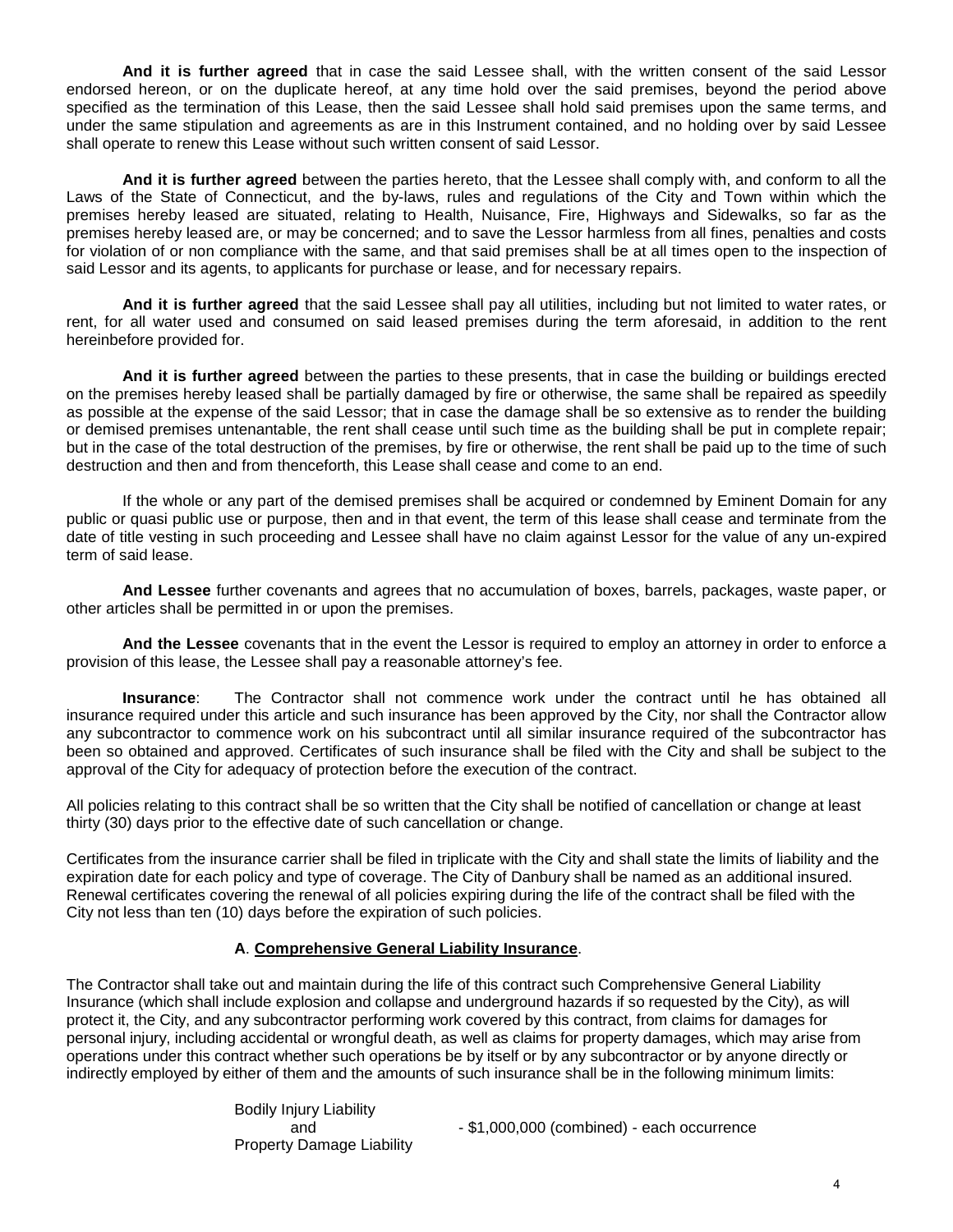The Contractor agrees that in the event that one or more claims are paid under policies containing an aggregate coverage limit, it shall immediately notify the City thereof and at the same time shall seek either to reinstate the limits of said policy or policies or alternatively to seek to obtain a new policy providing for full coverage in accordance with the limits established within. Said replacement coverage shall be obtained within twenty-four (24) hours and the City shall be notified thereof.

# **B. Comprehensive Auto Liability Insurance**.

The Contractor shall take out and maintain during the life of this Contract Comprehensive Auto Liability Insurance which shall cover the operation of all motor vehicles owned by the Contractor or used by the Contractor in the prosecution of the work under the contract and the amounts of such insurance shall be in the following minimum limits:

> Bodily Injury Liability and  $-$ \$1,000,000 (combined) - each occurrence Property Damage Liability

# **C. Excess Liability Insurance**.

The Excess Liability Policy coverage is **in addition** to the limits expressed in A. and B. above:

Bodily Injury Liability, **- \$1,000,000** (combined) Property Damage Liability& Auto - each occurrence

## **D. Workers' Compensation Insurance and Employer's Liability**.

The Contractor shall take out and maintain during the life of this contract, Workers' Compensation Insurance for all of his employees, employed at the site and in case any work is sublet, the Contractor shall require the subcontractor similarly to provide Workers' Compensation Insurance for all employees of the latter unless such employees are covered by the protection afforded by the Contractor.

1. Workers' Compensation and Employer's Liability - Statutory Limits.

**In Witness whereof**, the parties hereto have hereunto set their hands and seals and to a duplicate of the same tenor and date this \_\_\_\_\_\_ day of \_\_\_\_\_\_\_\_\_\_\_\_ 2022.

Signed, Sealed and Delivered *in the presence of:*

CITY OF DANBURY, LESSOR

By: Dean Esposito, Mayor Duly Authorized

LESSEE